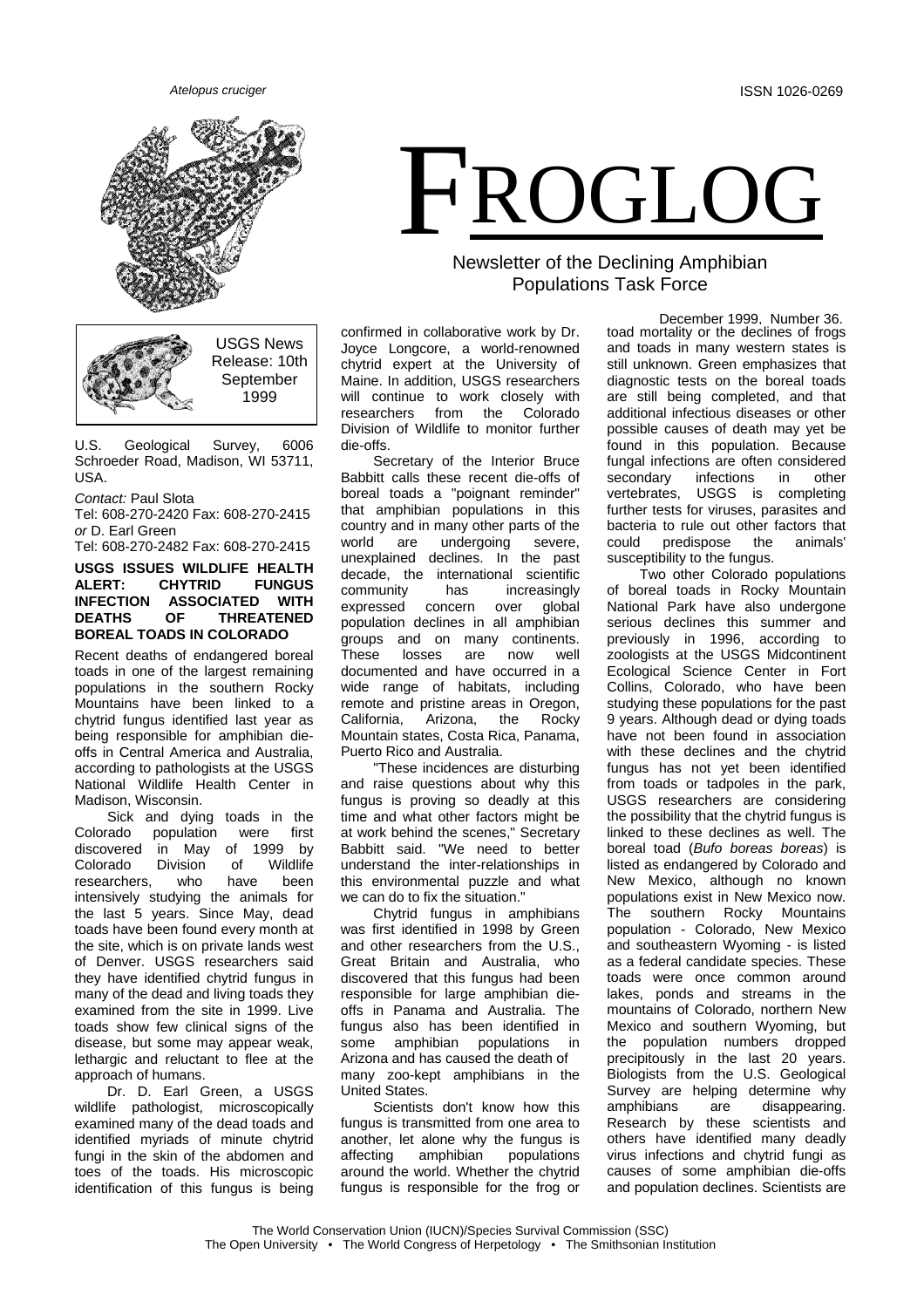actively investigating other hypotheses<br>that could help explain these that could help explain these<br>worldwide declines, including worldwide declines, including increased exposure to ultraviolet radiation due to ozone thinning, the spread of non-native predators, contamination from pesticides and<br>other chemicals, and rising chemicals, and rising temperatures. Many biologists suspect that a combination of factors may be responsible. As the nation's largest water, earth and biological science and civilian mapping agency, the USGS works in cooperation with more than 2000 organizations across the country to provide reliable, impartial, scientific information to resource<br>managers, planners, and other managers, planners,<br>customers. This inf This information is gathered in every state by USGS scientists to minimize the loss of life and property from natural disasters, contribute to the sound conservation, economic and physical development of the nation's natural resources, and enhance the quality of life by monitoring water, biological, energy and mineral resources.



Changes in Amphibian Composition in Altered Habitats of Eastern Cuba

#### **By Ansel Fong G.**

During December 1997 and April 1998, scientists from the Centro<br>Oriental de Ecosistemas v Ecosistemas y<br>OECO) and its Biodiversidad (BIOECO) and Natural History Museum, both in Santiago de Cuba, carried out studies on the biodiversity of Eastern Cuba as a part of the research project "Diversidad Biológica de los macizos montañosos Sierra Maestra y Nipe-Sagua-Baracoa".

With reference to amphibians, we evaluated the impact of altered habitats on amphibian community composition in the Sagua Baracoa<br>mountains Fastern Cuba We mountains, Eastern Cuba. sampled frogs in each area by day and by night by actively searching from floor to canopy, including some microhabitats such as fallen trunks and bromeliads. The research was conducted in two kinds of forest: evergreen forest and microphyllic semi-deciduous forest. In each one, we sampled an area with conserved natural vegetation and areas in which<br>natural vegetation had been vegetation had been substituted by coffee plantations, timber forests and pastures.

Five species were found in the evergreen forest, all of them in the family Leptodactylidae, genus *Eleutherodactylus*: *E. atkinsi, E.* 

*cuneatus, E. dimidiatus, E. limbatus* and *E. ricordi*. In the microphyllic semi-deciduous forest we found seven species of three families and three genera: *Eleutherodactylus atkinsi, E. auriculatus, E. limbatus, E. ionthus*  and *E. ricordi* (Leptodactylidae); *Osteopilus septentrionalis* (Hylidae) and *Bufo taladai* (Bufonidae). In the first kind of forest all the species were endemic and in the second kind of forest only *O. septentrionalis* was not endemic (85.7% endemism).

A coffee plantation was sampled in the zone of microphyllic semideciduous forest. Only two species were found in this area (*E. atkinsi* and *E. ionthus*); both of them were also recorded in the natural forest. A timber forest was sampled in the zone of tropical evergreen forest, and only two species were found in this area (*E. atkinsi* and *E. dimidiatus*), and both of them were recorded in the undisturbed evergreen forest. Two pastures were sampled, one in microphyllic semideciduous forest and one in evergreen forest. Both areas of pasture yielded no species of amphibians.

These results show a diminution in species richness in coffee plantation, timber forest and pasture in comparison to areas with natural vegetation. This is the impact of the reduction or total disappearance (in pastures) of bushes and arboreal strata, with a consequential reduction of space and food niches and the generation of microclimatic changes (an increase in temperature and insolation, a decrease in relative<br>humidity). These results were humidity). These results were obtained in the initial year of work in the above-mentioned project. In the next three years we hope to increase the information on the composition of amphibian communities of natural and altered habitats by working in other mountain areas of eastern Cuba (Sierra Maestra mountains), and by collecting amphibian population data.

*Contact:* Ansel Fong G., Centro Oriental de Ecosistemas y Biodiversidad (BIOECO), Museo de<br>Historia Natural "T. Romav". Natural Enramadas # 601, Santiago de Cuba 90100, CUBA.

#### **ansel@bioeco.ciges.inf.cu**



**By Sohrab Uddin Sarker DAPTF Working Group Chair for Bangladesh**

*Family Bufonidae*

The toad, *Bufo melanostictus* Schneider, 1799 is less common than previously; although it remains widely distributed. It breeds in summer and winter. Thousands of juveniles are found in the grasses around the pond of Curzon Hall, Dhaka University. Most of them are killed under human feet and by predators.

#### *Family Microhylidae*

The china frog, *Microhyla ornata*  (Dumeril & Bibron, 1841) is infrequently found on the leaves of lotus, nymphaea, water hyacinth, arum, etc. in hail haor (a saucer-like depression with a large shallow water body) and paddy fields and is widely distributed. Its population is declining and its distribution is becoming more limited due to the destruction of<br>habitats and the use of habitats agrochemicals. It is vulnerable in Bangladesh.

The red frog, *M. rubra* (Jerdon, 1854) is the smallest frog in Bangladesh. It is rarely found on the leaves of atashari, a herb of 1m in height, in the rain water area in the Madhupur National Park. It is endangered nationally.

*Kaloula pulchra* Grey, 1831 is fairly common and widely distributed in the hilly deciduous moist forests of Chittagong, Chittagong Hill Tracts and Sylhet forests.

*Uperodon globulosus* (Gunther, 1864) is uncommon and found in open grassland and sal forest (*Sorea robusta*).

# *Family Ranidae*

frog, *Euphlyctis cyanophlictis* (Schneider, 1799) is usually seen floating on any water surface; it is common and widely distributed. Recently its population has declined in certain areas due to the drying of water areas and use of insecticides.

The green frog, *E. hexadactylus*  (Lesson, 1834), is a commercial species; it is scarce and found mainly in freshwater ponds along the fringe of the Sundarbans and occasionally in other areas. It is endangered nationally.

The bullfrog*, Haplobatrachus tigerinus* (Daudin 1803) is fairly common and widely found in rural and urban areas and less often in forests. It has been used as a commercial item for a long time. This frog has been heavily exploited from nature which has resulted in a rapidly declining population to the threatened level. The Government has been obliged to impose a ban on its export. It is also one of the important agricultural species and breeds more than once in a summer.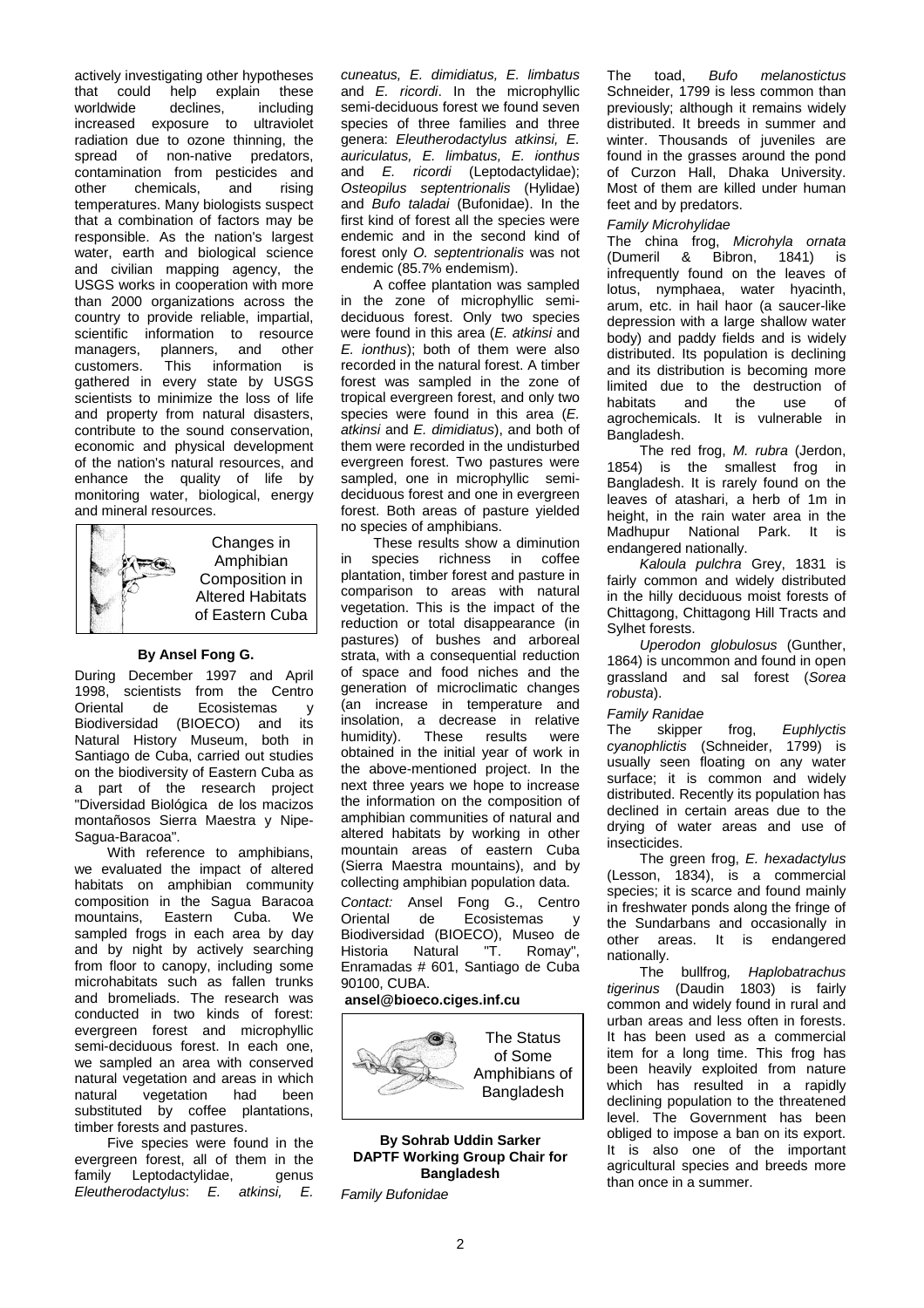The cricket frog, *Limnonectes limnocharis* (Boiein & Wiegmann, 1835) is fairly common and has a wide<br>distribution mainly in irrigated. distribution cultivated fields which have created a new habitat for feeding, sheltering and breeding.

*Rana temporalis,* Gunther, 1864 is less common and is little-known. The goat frog*, R.tytleri,* Theobald

is scarce in the sal forest of the Madhupur National Park.

#### *Family Rhacophoridae*

The climber frog, *Rhacophorus maximus* Gunther, 1858 is fairly common and has a wide distribution in wood, jungle and bushes in villages of open land. Hanging foamy nests are found at 2-2.5m height on bushes at the water's edge.

Another species of climber frog, *R. maculatus* (old name) is smaller in size and more common than *R. maximus* and is widely distributed. Its habitats are similar to those of *K.pulchra.* 

*Contact:* Sohrab Uddin Sarker, Department of Zoology, University, Dhaka 2, BAGLADESH. Tel: 880-2-861023 Fax:880-2-856683 **sarker@bangla.net**

Ecosystem Health Paradigm for Amphibians: Start Habitat Rehabilitations Now and Keep Doing Research on a Prioritized Basis

#### **By Val Beasley**

In the beginning of this century, through systematic common-sense preventive medicine strategies, rapid improvements occurred in public<br>health. Scientists worked with Scientists politicians, planners, engineers, and even economists to do what was necessary to change things for the better for our species. Acting on a comparatively limited understanding of the needs for human health, they built improved drinking water systems and sewage treatment plants, and these greatly limited human exposures to<br>pathogens. Also, people were pathogens. educated about food safety and proper food handling as well as nutrition. A product of these efforts was that human health burgeoned. Human health researchers were then, and still are, trying out what they<br>believe is most effective and believe is most effective monitoring the response of their objects of interest - their fellow man. This coordinated effort has increased the efficiency of research by prioritizing studies to focus on areas where the problems remain out of

control - despite the best efforts based on current knowledge.

Environmental research in the latter half of this century could learn from human health research of long ago. Although wildlife and ecological<br>research is becoming more is becoming sophisticated, it could be more problem driven, it could include more health components, and it surely could include more efforts to do what we think is best as we monitor the response of the objects of interest - in this case amphibian communities and the ecosystems on which they depend. If we were witnessing unprecedented declines in human populations as are occurring in amphibians, we would most certainly undertake low risk actions to bring them under control now, while we continued our research.

The current tragedy befalling amphibian species around the world is undoubtedly a reflection of the impacts of stress factors, acting individually and in concert. Considering the ongoing (i) radical restructuring (some would say destruction) of essential<br>habitat; (ii) atmospheric/climatic atmospheric/climatic changes induced by human activities; (iii) releases of a myriad of contaminants in concentrations toxic to a range of organisms; (iv) releases of exotic species; and (v) outbreaks of various infectious diseases (including macroparasites) in amphibian species which may be lethal or cause incapacitating developmental deformities that increase susceptibility to predation, we should intervene with vigorous ecological rehabilitation efforts now. It seems that already we collectively understand that, for recovery of amphibian communities to take place, we need to decrease contamination of the environment to concentrations that do not interfere with the microbial environment, the plants or the animals, to provide ample food and to eliminate waste products. Tree frogs need trees, and trees as well as plants in the water can surely offset some of the effects of increased UV. Different populations can no longer be isolated from one another without an expectation of genetic impoverishment, outbreaks of disease and periodic unsustainably high predation rates, or a climatic extreme that can eliminate local populations altogether.

There is no excuse for waiting while we study more about the demise of amphibians; we have to start now. We should try enhancement of naturalization of multiple sites - with ample corridors with wide buffer strips to protect amphibians and other native species, not just the birds and raccoons. This is not to suggest that we know enough to do everything well or that we should in any way delay research efforts to understand and rank the various risk factors involved.

Together, researchers focused on amphibians are rapidly discovering the way things work - the causes of the problems - and their relative importance. Some day, hopefully soon, we should be adept at providing habitats that ensure that widespread declines in amphibians are a problem of the past. Working concurrently to understand the problem and to offset it at the same time is both basic and applied science linked to desired<br>outcomes (in this case fewer outcomes (in this case fewer<br>deformed, diseased, and dving diseased, individuals, and more diverse, vibrant sustainable communities). This is the job and we are all most fortunate to be able to be involved.

*Contact:* Val Beasley, Dept. of Veterinary Biosciences, College of Veterinary Medicine, University of Illinois at Urbana-Champaign, 2001 S. Lincoln Ave., Urbana, IL 61802, USA. **vbeasley@cvm.uiuc.edu**

Val Beasley's contribution is a timely reminder that the DAPTF was not set up solely to investigate the causes of amphibian population declines. The second part of our Mission Statement reads: "to promote means by which declines can be halted or reversed". To further this aspect of our Mission,<br>we are currently engaged in are currently engaged in discussions with Fauna and Flora International with a view to setting up a Seed Grant fund to support projects<br>that specifically address the that specifically conservation of amphibians.

*Tim Halliday, DAPTF Director.*



### **DONATIONS from 1 October will be acknowledged in Froglog 37.**

**HISTORICAL FIELD NOTES NEEDED** A group of DAPTF scientists working on the relationship between global change and amphibian declines needs to obtain access to field notes of observations of amphibian populations and possible declines dating back to 1900. Any individual, particularly museum curators, with knowledge of the existence of field notes about historical amphibian populations is urged to contact Cyndy Carey at **careyc@spot.colorado.edu**

**Organization for Tropical Studies - Herpetological Research Fellowship**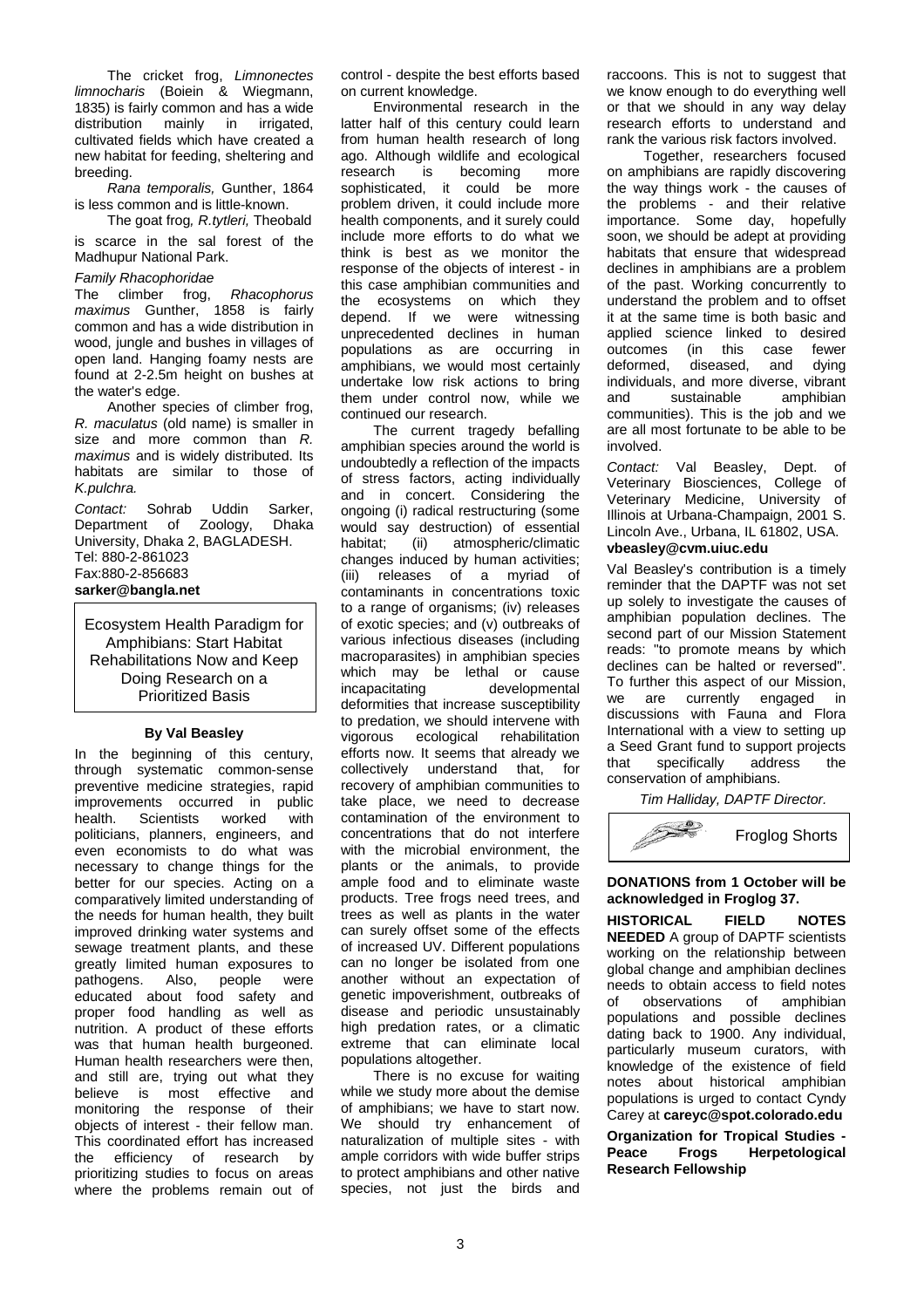*General Information:* Fellowship provides funding for herpetological research, particularly with threatened or endangered species. Fellowship is open to Latin American and US graduate students enrolled in degree programs at OTS member institutions and OTS course alumni. Awards are intended to assist thesis research and are available in amounts up to \$3000. Pilot awards for exploratory research are available in amounts up to \$1000. Proposals for research at OTS field stations (La Selva, Palo Verde and Las Cruces) are encouraged and will receive priority. However, outstanding proposals for research at other<br>locations will be considered. considered. Proposals for work at non-OTS sites must be accompanied by appropriate documentation such as collecting permits and research permission if needed. Awards are intended to cover budget items such as travel, food and lodging. Capital expenses such as equipment will receive lower priority. Salaries or stipends for the investigator are not allowable, but salaries for field assistants will be considered. Proposals will be Proposals reviewed twice a year. The next deadline for receipt of proposals is January 15, 2000. Notification of decisions will be approximately two months after each deadline; please plan accordingly.

*Proposal Guidelines:* Submit seven copies consisting of the following items. Items 1-9 should be no more than seven pages for research fellowship awards and no more than four pages for pilot awards. All pages should be numbered. Proposals may be submitted in Spanish or English. Incomplete proposals, or proposals that do not comply with guidelines, will not be processed. 1. OTS Fellowship Cover Sheet (visit the OTS web site at **www.ots.duke.edu** to download a copy or call (919) 684-5774 to request a copy by regular mail); 2. Project abstract; 3. Project objectives; 4.<br>Project methods: 5. Project Project methods; significance; 6. Project schedule and expected outputs; 7. Project budget; 8. Budget justification; 9. Literature cited; 10. Curriculum vitae; 11. Letter of endorsement from thesis advisor; 12. Name, address, telephone, fax and email of four people who can comment on the scientific merit of the proposal.

*Proposals and/or questions should be directed to:* Academic Director, OTS - North American Office, Box 90630, Durham, NC 27708-0630, USA. Tel: (919) 684-5774 Fax: (919) 684-5661

**nao@duke.edu**

*About Peace Frogs:* This fellowship was created in 1995 by Peace Frogs, a Washington, D.C. based clothing company and provides funding for<br>
graduate students interested in graduate students interested conducting herpetological related research. For more information on Peace Frogs visit the Peace Frogs web page **http://www.peace frogs.com**

*About OTS:* The Organization for Tropical Studies (OTS) is a nonprofit consortium of 56 universities and research institutions in the United States, Latin America and Australia. Founded in 1963 to provide leadership in education, research, and the responsible use of natural resources in the tropics, OTS conducts graduate,<br>undergraduate and professional undergraduate education, facilitates research, actively<br>participates in rain forest participates in rain forest<br>conservation. maintains three conservation. biological stations in Costa Rica, and conducts environmental education programs.

**The Sixth Annual Meeting of the Southwestern USA Working Group**  of the DAPTF will be held on January 7, 2000, at the Arizona-Sonora desert Museum, 2021 Kinney Road, Tucson, AZ 85743. *For the latest information on registration etc., visit the SUSWG website at* 

**http://leopold.nmsu.edu/rana/**

*or contact:* Michael J. Sredl, Nongame Branch, Arizona Game & Fish Dept, 2221 West Greenway Rd, Phoenix, AZ 85023-4312,USA.

**Viruses, Frogs and Fishes** Wild sticklebacks (*Gasterosteus aculeatus*) and tadpoles of the red-legged frog (*Rana aurora*), both collected in Redwood Creek National Park, California, have been found to be carrying the same iridovirus. This is the first time that the same virus has been found in both vertebrate groups. The significance of this finding is twofold. First, it suggests that fish may be a reservoir for amphibian disease (and vice versa). Secondly, because non-native fish, such as trout, are commonly artificially introduced to lakes and rivers in many parts of the world, they may provide the means by which viral diseases are carried to previously unaffected amphibian populations.

Mao,J., Green, D.E., Fellers,G. & Chinchar, V.G. (1999) Molecular characterization of iridoviruses isolated from sympatric amphibians and fish. *Virus Research* **63:** 43-52. *Tim Halliday*

**Rapid Response Fund** We remind readers that the DAPTF maintains a Rapid Response Fund, and that we invite bids, at any time, for grants from

this fund to meet emergency situations (see *Froglog* 31). We have recently awarded a grant from this fund for a project investigating a suspected<br>outbreak of chytridiomycosis in chytridiomycosis in Ecuador.

*Tim Halliday*



Boone, M.D. & Bridges, C.M. (1999) The effect of temperature on potency of carbaryl for survival of the tadpoles of the green frog, *Rana clamitans. Envtl. Toxicol. & Chem.* **18:** 1482- 1484.

Bunnell, J.F. & Zampella, R. A. (1999) Acid water anuran pond communities along a regional forest to agrourban

ecotone. *Copeia* **99:** 614-627.

Chan-ard, T., Grossman, W., Gumprecht, A. & Schilz, K.D. (1999)<br>Amphibians and Reptiles of *Amphibians and Reptiles of Peninsular Malaysia and Thailand. An Illustrated Checklist / Amphibien und Reptilien der Halbinsel Maylaysia und Thailands. Eine Illustrierte Checkliste.* (Text in English and German) Bushmaster Publications, Würselen, Germany.

Daszak, P., Berger, L., Cunningham, A.A., Hyatt, A.D., Green, E. & Speare,<br>R. (1999) Emerging infectious R. (1999) Emerging diseases and amphibian population<br>declines. Freerging Infectious  $E$ *merging Diseases* **5:** (No 6, Nov-Dec.)

Driscoll, D.A. (1999) Genetic neighbourhood and effective population size for two endangered frogs. *Biol. Conservation* **88:** 221-229.

Fort, D.J., Propst, T.L., Stover, E.L., Helgen, J.C., Levey, R., Gallagher, K. & Burkhart, J.G. (1999) Effects of pond water, sediment, and sediment extracts from Minnesota and Vermont, USA, on early developement and metamorphosis in *Xenopus*. *Envtl. Toxicol. & Chem.* **18:** 2305-2315.

Fort, D.J., Rogers, R., Copley, H., Bruning, L., Stover, E.L. & Rapaport, D. (1999) Effect of sulfometuron methyl and nicosulfuron on development and metamorphosis in *Xenopus laevis*: impact of purity. *Envtl. Toxicol. & Chem* **18:** 2934- 2941.

Hanken, J. (1999) Why are there so many new amphibian species when amphibians are declining? *Trends in Ecology & Evolution* **14:** 7-8.

Salas, A.W., Tello, G.V., Arizabal, W.A., Sehgelmeble, P.J. & Neira, D.H. (1999) Monitoring leaf-litter amphibians in Manu National Park,